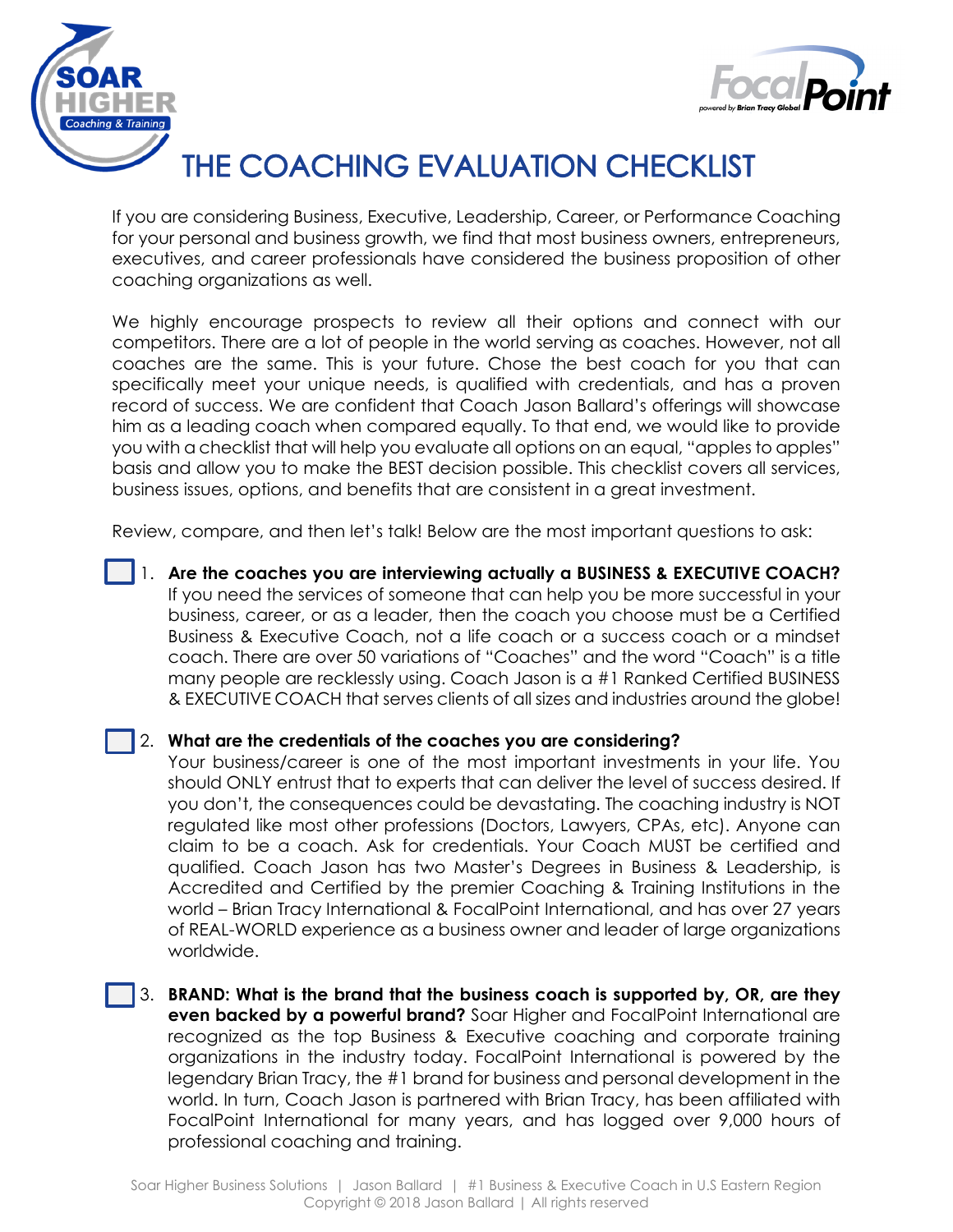



- 4. **CONTENT and/or Curriculum: Does the coach have a plan supported by powerful libraries of content and curriculum, OR, do they just ask questions?** Most coaches only offer generic "cookie cutter" programs. Coach Jason provides CUSTOMIZED plans/solutions to meet your specific needs with a robust library of resources based on his 27+ years of global leadership experience, as well as access to the most comprehensive business and personal development repository in the world. Coach Jason's content represents over 60 months of coaching materials and has exclusive rights to **customized** Business Training programs created by Brian Tracy Global with over 5 million graduates to date. Coach Jason also offers over 100 Best in Industry Assessments that can measure the performance of any part of an organization and provide real-time information on how to operate in the most effective and efficient manner possible. Compare this to anyone else. You will not find another competitor with this level of excellence surrounding curriculum and content.
- 5. **SYSTEM: Does the coach have a proven system that they follow, OR are they just "winging" it?** With every investment of this kind, your coach should rely on a plan, a foundational process, and a proven system **personalized** to you for achieving your next level of success. Coach Jason offers the best coaching and development system in the world that helps each client accomplish their business and personal goals faster than they could ever do on their own.
- 6. **EXPERIENCE: What is the coach's relevant experience in business, as an executive, as a leader, and as a career expert?** Coach Jason has 27+ years of Real-World leadership experience leading more than 12 different organizations across the globe and has been recognized with 41 individual & team awards for excellence. From growing up and working in the family-owned construction business, to starting up new companies, to turning struggling companies around, to running large-sized organizations, Coach Jason has a legacy of success everywhere he has been. In addition, he has also served as an advisor to National leaders, Mayors, politicians, and dignitaries. He has personally coached over 1,000 professionals to higher levels of success and can accelerate you to maximize your potential as well.
- 7. **TRAINING: How well trained is your coach? And are they even qualified to work with you and meet your needs?** They should be world-class with a solid background of proven success and be familiar with the foundational recipe of business. Coach Jason is a lifelong learner. In addition to his formal education (2- Master's Degrees), he graduated from five different Executive Business and Leadership programs from the most esteemed schools in the U.S. He also holds numerous certifications in business, leadership, technology, project management, and many more. Most importantly, Coach Jason is a Brian Tracy Trained and Certified Business & Executive Coach who also commits to over 250 hours a year of ongoing education and training.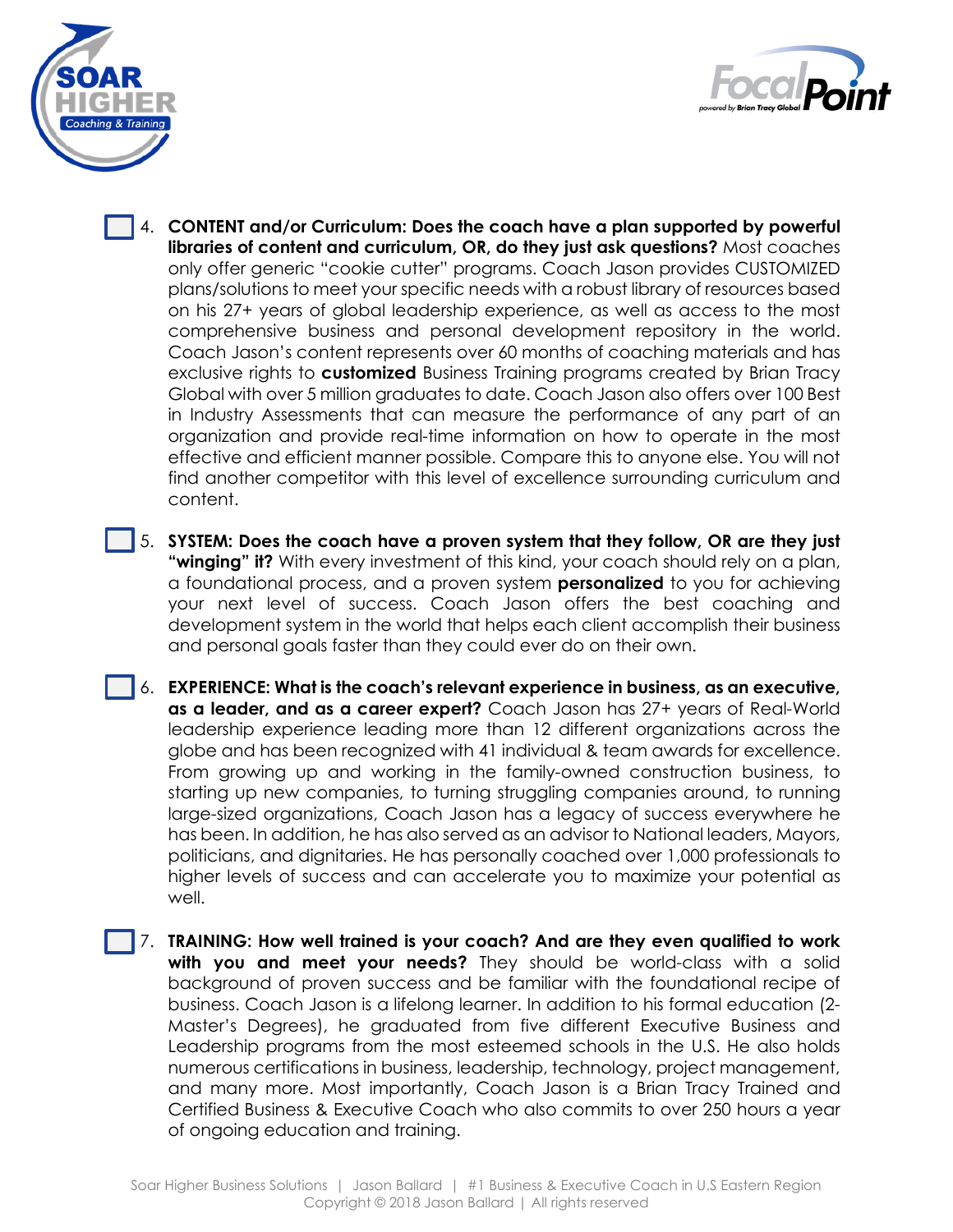



- 8. **SUPPORT: Does the Coach have any "team" of experts supporting their work with you? Do they have teammates, consultants, experts that your coach has access to for additional opinions, strategies, and support?** They should! Coach Jason offers multiple layers of support through a global network of over 300 consultants and over 100 support professionals in 52 categories that he leverages in providing the best experience possible.
- 9. **TECHNOLOGY UTILIZATION: Does the coach understand the issues and opportunities with technology, and do they utilize it themselves?** A good question to ask. In today's fast pace and quickly changing business environment, clients and prospects should expect a coaching partner to understand and utilize technology. Coach Jason has led the way in practice technology utilization in a number of ways. One, he actually led numerous technology organizations around the world. Two, he understands that success in the future will be centered around how to leverage technology and data to drive efficiencies, faster decision making, gaining competitive advantages, and delivering high quality consumer experiences. Coach Jason's services are provided via the latest in technology methods.
- 10. **ROI (Return on Investment): Does the coach and their system (if they have one) include the art of being a World Class Listener?** Coach Jason will thoroughly understand and listen to your needs from your point of view and then create a customized, yet flexible, program that will get you big wins early. Coach Jason typically produces a 10X – 20X ROI for his clients given they execute according to the agreed to plan.
- 11. **GUARANTEES: Does the coach offer any guarantees?** Coach Jason's focus is on helping his clients achieve their desired goals and providing them the best experience possible. With Coach Jason, there is ZERO risk, NO contracts or minimum amounts of time or money required to receive coaching. Clients can cancel at any time and only pay for the services received. If you are not satisfied, he offers a money back guarantee. How many coaches offer that?
- 12. **RESULTS: What kind of results does the coach get for his/her clients? How are those results measured?** Life rewards ACTION and RESULTS! Most coaches measure results by a client finishing a program, graduating some sort of course, how many fill-in-the-blank forms or tasks they complete, or by making them "feel better." Coach Jason gets results with his clients by listening, assessing, understanding, creating a tailored plan/goals with metrics based on the client's objectives, pushing them out of their comfort zones, and coaching and developing them every step of the way until the desired results are realized.

Learn more by reading REAL clients success stories at [https://soarhighercoaching.com/results.](https://soarhighercoaching.com/results)